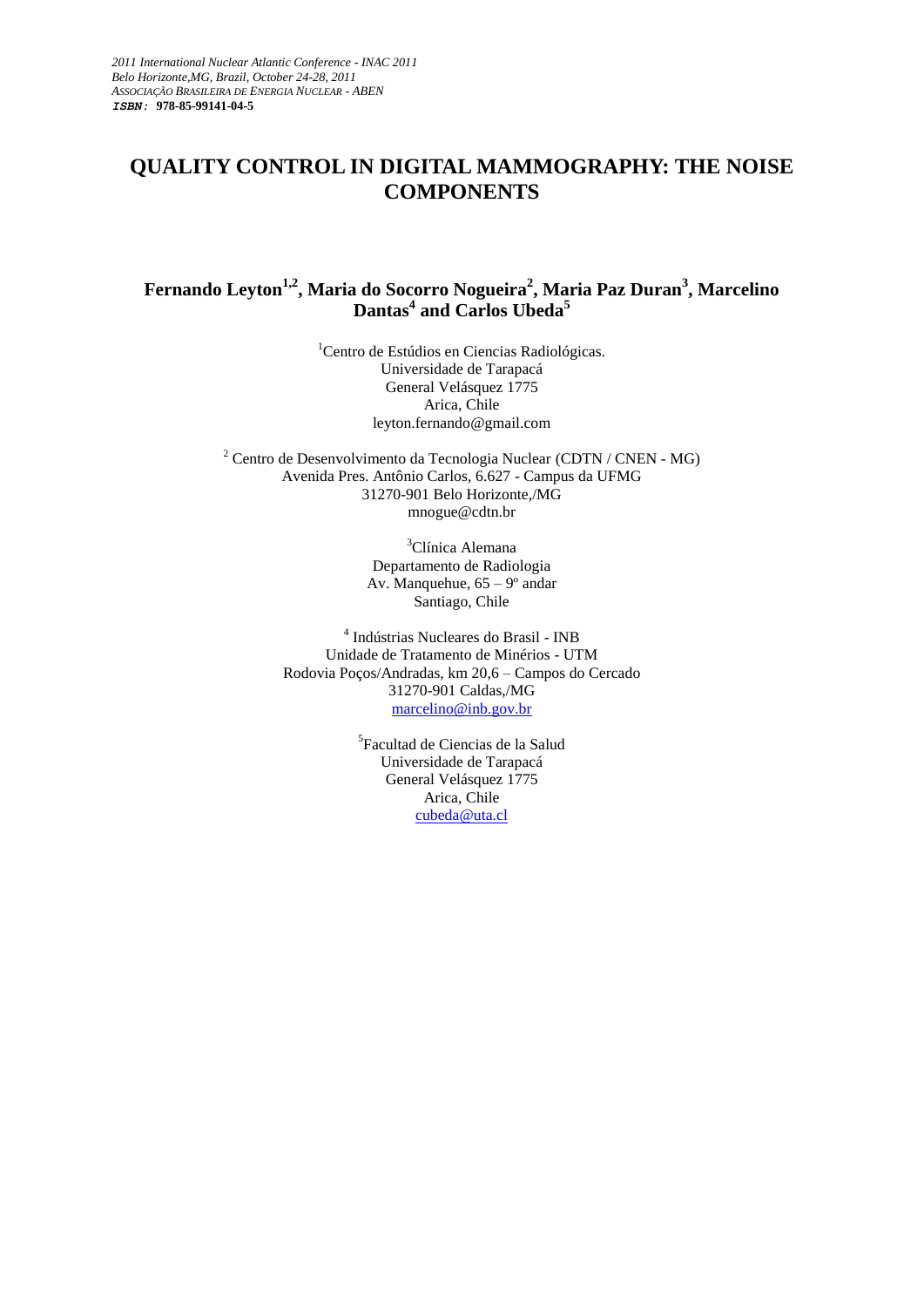## **ABSTRACT**

To measure the linearity of the detector and determine the noise components (quantum, electronic and structural noise) that contributed to losing image quality and to determine the signal noise ratio (SNR) and contrast noise ratio (CNR).

This paper describes the results of the implementation of a protocol for quality control in digital mammography performed in two direct digital mammography equipment (Hologic, Selenia) in Santiago of Chile. Shows the results of linearity and noise analysis of the images which establishes the main cause of noise in the image of the mammogram to ensure the quality and optimize procedures.

The study evaluated two digitals mammography's Selenia, Hologic (DR) from Santiago, Chile. We conducted the assessment of linearity of the detector, the signal noise ratio, contrast noise ratio and was determined the contribution of different noise components (quantum, electronics and structural noise). Used different thicknesses used in clinical practice according to the protocol for quality control in digital mammography of Spanish society of medical physics and NHSBSP Equipment Report 0604 Versión 3. The Selenia mammography software was used for the analysis of images and Unfors Xi detector for measuring doses.

The mammography detector has a linear performance, the CNR and SNR did not comply with the Protocol for the thicknesses of 60 and 70 mm. The main contribution of the noise corresponds to the quantum noise, therefore it is necessary to adjust and optimize the mammography system.

## **1. INTRODUCTION**

According to the National Cancer Institute (INCA), breast cancer is the leading cause of death among women in Brazil, with an incidence of 49,240 cases for 2010. With this estimate, only the state of Minas Gerais will be 4,250 new cases [1].

The mammography for early cancer detection requires quality standards to ensure the effectiveness of the procedure, which depends significantly on a diagnostic quality image. Therefore, it is essential for efficiency and safety of this technique implementing a Quality Assurance program. [2.3]

At present there is a change in technology to perform mammography, where the direct digital mammography systems (DR) and computed radiography (CR) have been rapidly replacing traditional film-screen system. It is accepted the fact that digital systems provide a greater dynamic range, the contrast manipulation and the availability of new tools that help the diagnosis. [4]

However, this technological change has brought impact on image quality, so the implementations of quality assurance protocols are a tool for diagnostic quality images with a reasonable dose (ALARA concept) [3].One such test is the image quality which analyzes the image noise, fundamental parameter to obtain images of diagnostic quality and a parameter for optimizing practice [5].

This paper describes the results of the implementation of a protocol for quality control in digital mammography performed in two direct digital mammography equipment (Hologic, Selenia) in Santiago of Chile. It shows the results of linearity and noise analysis of the images which establishes the main cause of noise in the image of the mammogram to ensure the quality and optimize procedures.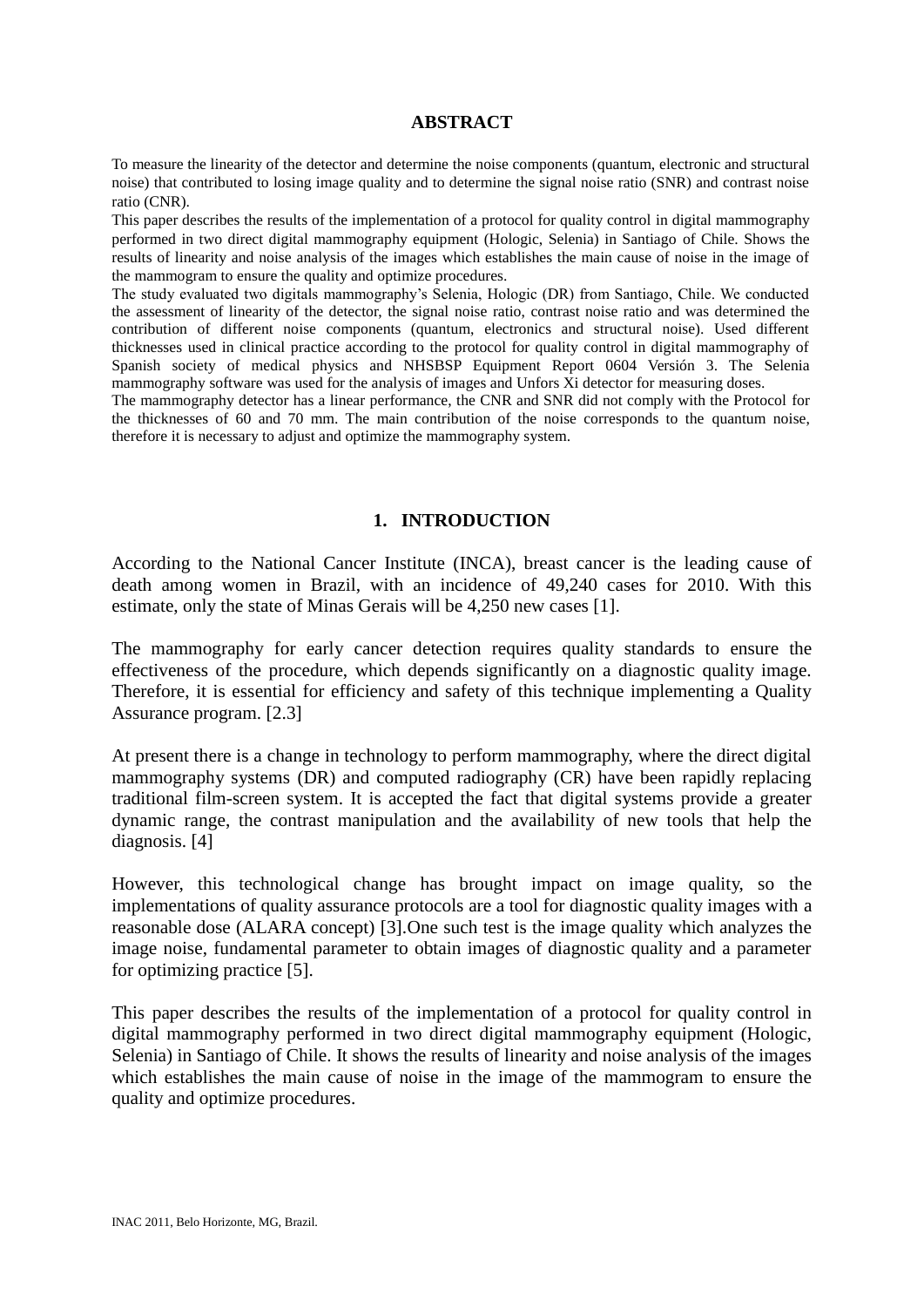## **2. MATERIAL AND METHOD**

The study evaluated two digitals mammography's (DR) Selenia (Hologic, USA) from Santiago of Chile. The digital system has an amorphous selenium detector 24x29 cm2, with a pixel size of 70 μm. The equipment has two anode (Mo and Rh) and two filters (Mo and Rh).

On the measurement an Unfors dosimetry system [6] MAM Xi with a specific solid state detector for mammography (Xi mam detectorplatinum) was used and different thicknesses of polymethyl methacrylate (PMMA) 18x24 cm. The exposure technique was recorded according to the clinical conditions of each institution. These were obtained with automatic exposure control (AEC) for the different PMMA thicknesses. Used different thicknesses used in clinical practice according to the protocol for quality control in digital mammography of Spanish society of medical physics and NHSBSP Equipment Report 0604 Versión 3.

The detector was positioned and centered on the bucky (support of the breast), the detector's sensitive volume was positioned at 4 cm from the chest wall. Then it was manually selected the technique obtained with the AEC for each PMMA thickness and measured the incident air kerma.

Then, in order to obtain the air kerma at the entrance surface (ESAK) [7-11] the following expression was used:

$$
ESAK = \frac{K_i}{P_{it}} \cdot P_{it,auto} \cdot \left(\frac{d_1}{d_2}\right)^2 \tag{1}
$$

Where  $K_i$  is the incident air kerma,  $P_{i\mu, \text{auto}}$  and  $P_{i\mu}$  are the product of the current by the time obtained with the automatic exposure control for PMMA thicknesses and tube charge at the time of the measurement with the detector, respectively. The distances from the focus to the detector and the surface of PMMA are  $d_1$  and  $d_2$ , respectively.

For DR systems used the auto-filter mode and auto-time for thicknesses from 60 and 70 mm to be compared to the studies conducted in Brazil by Dantas and Nogueira [12]. All the measurements were made with compressor, grill and the combination of target/Molybdenum filter/Molybdenum (Mo) with Mo filter of 30 µm.

We conducted the assessment of linearity of the detector with a thickness of 50mm of PMMA for different currents used in clinical practice and was determined the contribution of different noise components (quantum, electronics and structural noise) according to Young et. al, the signal noise ratio (SNR), contrast noise ratio (CNR) the following expression was used according to the protocol used [4,10].

$$
SNR = \frac{MPV - offset}{sd}
$$
 (2)

Where

MPV is the mean value of the pixel in the region of interest sd is the value of the standard deviation of the region of interest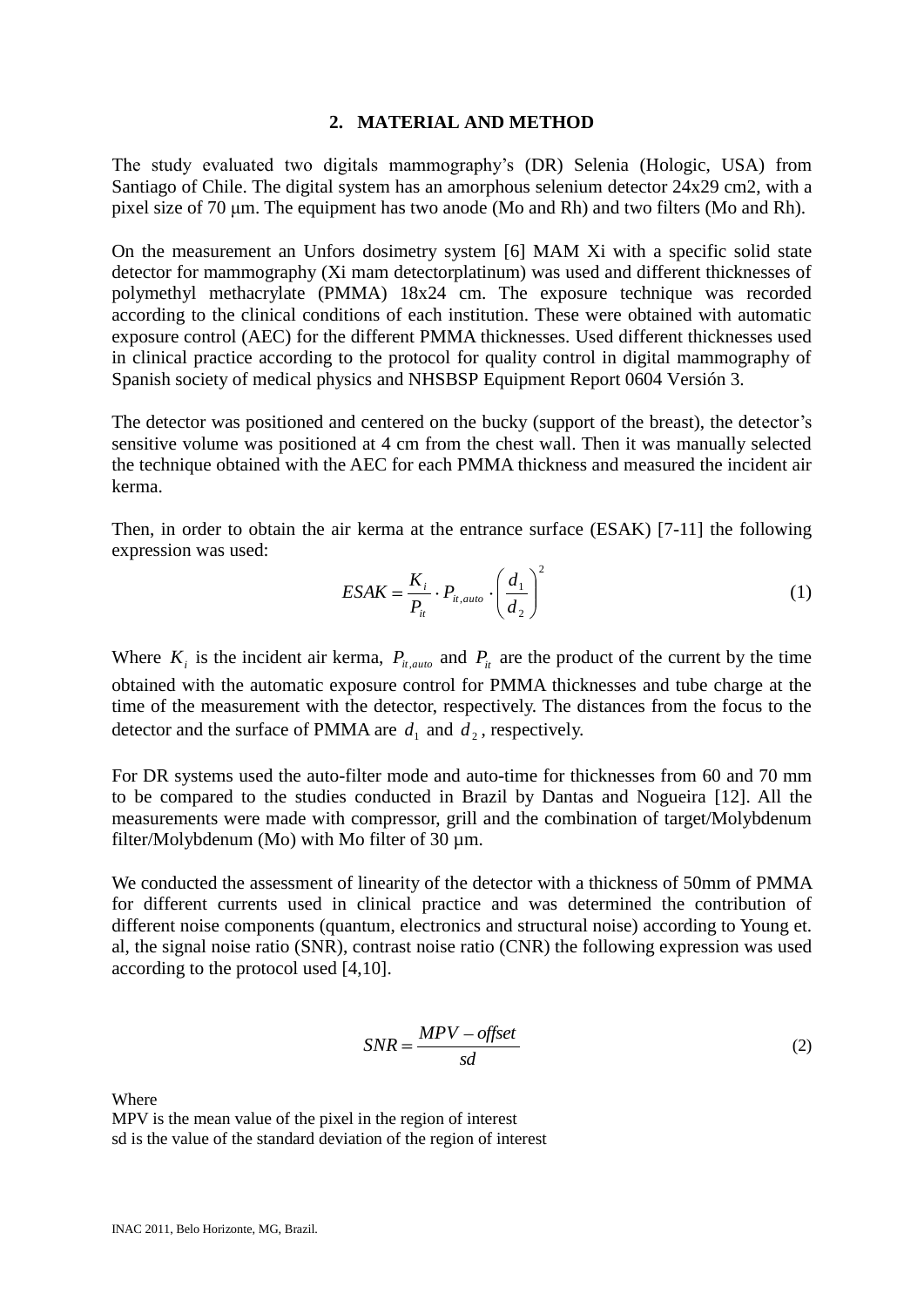$$
CNR = \frac{MPV_1 - MPV_2}{\sqrt{\frac{sd_1^2 + sd_2^2}{2}}}
$$
\n(3)

Where

MPV is the mean value of the pixel in the region of interest 1 or 2 sd is the standard deviation value in the region of interest 1 or 2

The MPV and sd measure were performed with an ROI of  $100 \text{ cm}^2$  using Selenia mammography software.

#### **3. RESULTS**

It has been verified that for both mammography equipment, exists a linear correlation between the signal and ESAK with a coefficient of determination  $R^2 = 0.9999$ , higher than 0.99 recommended by the Spanish protocol.

Tables 1 and 2 show the values obtained for the signal to noise ratio (SNR) according to equation 2, for each of mammograph. In both cases differences were greater than 10% from the average value 52.2 and 50.2 for mammograph DR1 and DR2, respectively.

|                          |    |       | <b>SNR DR1</b> |      |                |
|--------------------------|----|-------|----------------|------|----------------|
| <b>Thickness</b><br>(cm) | kV | mAs   | <b>SNR</b>     | mean | Variation<br>% |
| 2                        | 26 | 31.2  | 56.3           |      | 7.8            |
| 3                        | 27 | 55.2  | 56.9           |      | 8.9            |
| 4                        | 28 | 84.6  | 54.7           | 52.2 | 4.7            |
| 5                        | 30 | 100.3 | 50.9           |      | $-2.5$         |
| 6                        | 32 | 109.7 | 48.6           |      | $-7.0$         |
|                          | 32 | 172.0 | 45.9           |      | $-12.0$        |

#### **Table 1: Noise signal ratio for different thickness, DR1**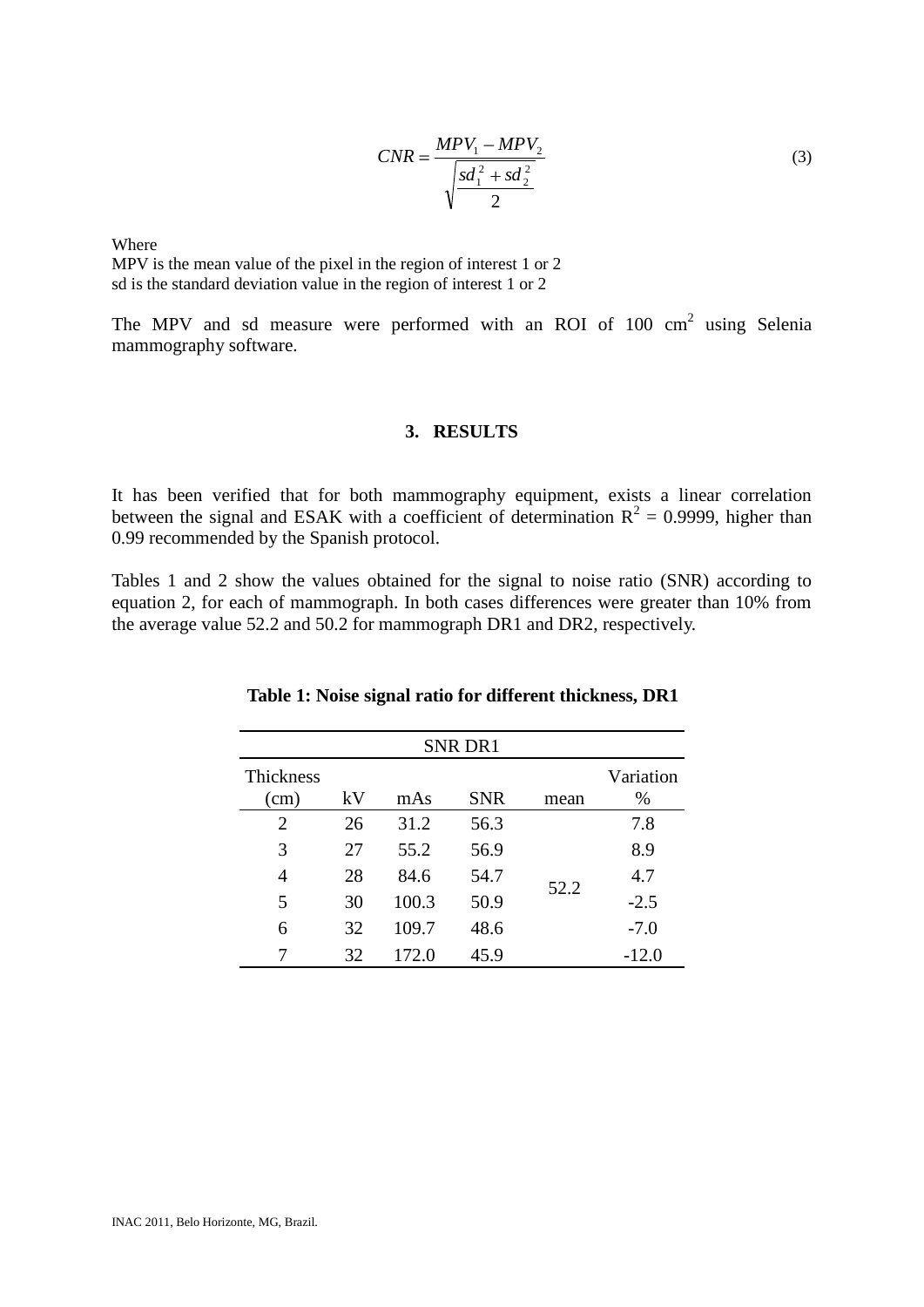| <b>SNR DR2</b>           |    |       |            |      |                |  |
|--------------------------|----|-------|------------|------|----------------|--|
| <b>Thickness</b><br>(cm) | kV | mAs   | <b>SNR</b> | mean | Variation<br>% |  |
| 2                        | 26 | 30.5  | 55.8       |      | 11.0           |  |
| 3                        | 27 | 51.0  | 54.8       |      | 9.1            |  |
| 4                        | 28 | 80.1  | 52.0       | 50.2 | 3.6            |  |
| 5                        | 30 | 100.0 | 49.0       |      | $-2.5$         |  |
| 6                        | 32 | 108.4 | 45.8       |      | $-8.8$         |  |
|                          | 32 | 174.1 | 44.0       |      | $-12.3$        |  |

**Table 2: Noise signal ratio for different thickness, DR1**

Measurements of noise contrast ratio CNR are seen in Tables 3 and 4, which were obtained from equation 3 for each mammography equipment.

| <b>CNR DR1</b> |    |       |            |           |
|----------------|----|-------|------------|-----------|
|                |    |       |            | Limiting  |
| <b>PMMA</b>    |    |       |            | value for |
| Thickness      |    |       | <b>CNR</b> | relative  |
| (cm)           | kV | mAs   | calculated | CNR %     |
| 20             | 26 | 35.0  | 13.6       | >115      |
| 30             | 27 | 60.1  | 12.1       | >110      |
| 40             | 28 | 90.5  | 10.4       | >105      |
| 50             | 30 | 108.7 | 8.0        | >100      |
| 60             | 32 | 109.9 | 5.8        | >95       |
| 70             | 32 | 172.5 | 5.1        | >90       |

**Table 3: Contrast noise ratio for different thickness, DR1**

In both cases, the CNR measured for thicknesses of 60 to 70 mm CNR did not comply with the limits of 95 and 90% established in the protocol.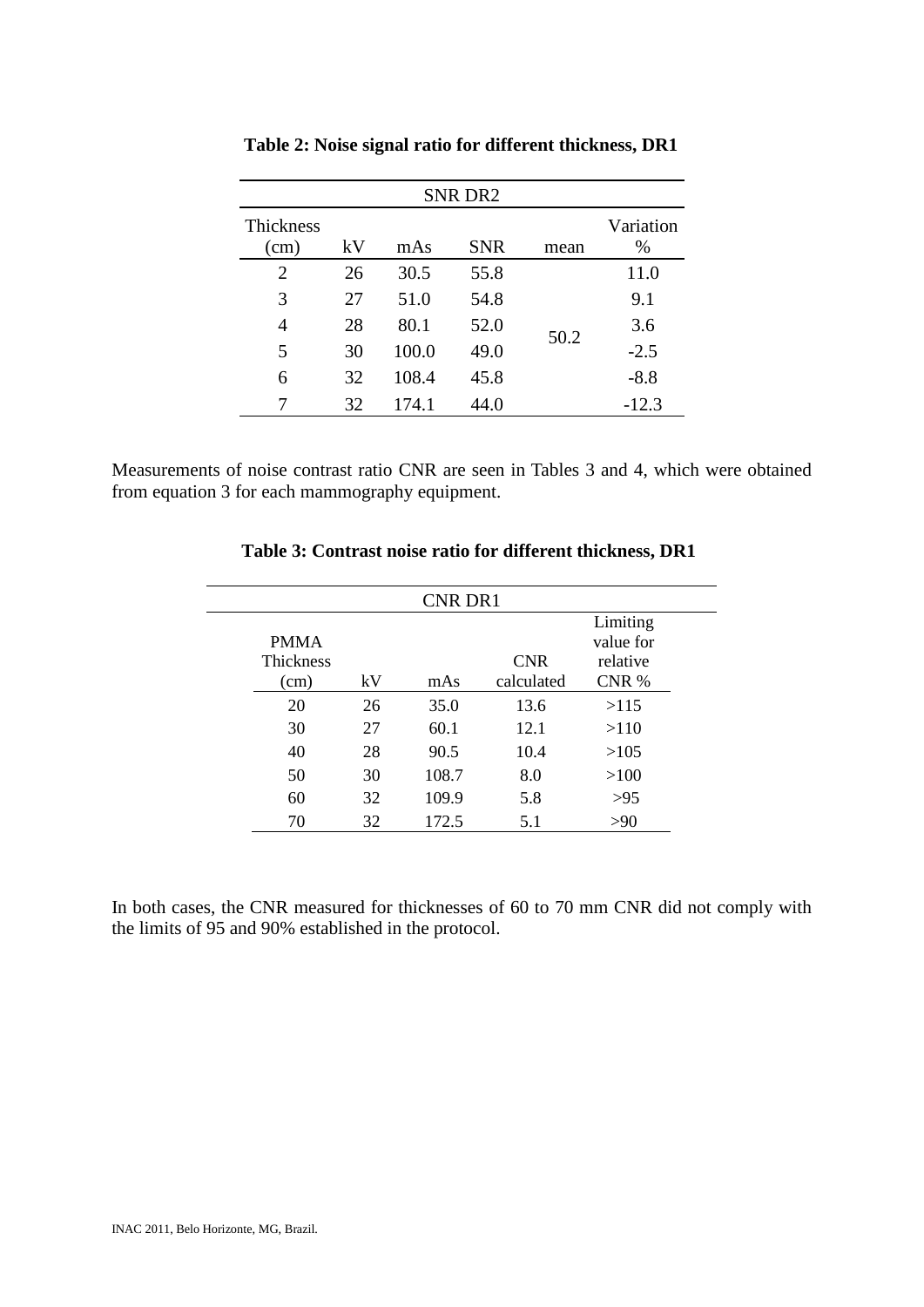| <b>CNR DR2</b> |    |       |            |                                   |  |
|----------------|----|-------|------------|-----------------------------------|--|
| <b>PMMA</b>    |    |       | <b>CNR</b> | Limiting<br>value for<br>relative |  |
| Thickness (cm) | kV | mAs   | calculated | CNR %                             |  |
| 20             | 26 | 38.5  | 14.3       | >115                              |  |
| 30             | 27 | 64.2  | 12.8       | >110                              |  |
| 40             | 28 | 98.8  | 10.8       | >105                              |  |
| 50             | 30 | 118.9 | 8.4        | >100                              |  |
| 60             | 32 | 110.3 | 5.8        | >95                               |  |
| 70             | 32 | 175.9 | 5.0        | >90                               |  |

**Table 4: Contrast noise ratio for different thickness, DR2**

The relative noise and components are shown in figure 1, the quantum noise is the main cause of noise, electronic noise has more influence at low currents.



**Figure 1. Noise component for DR2, 28 kV with Mo/Mo.**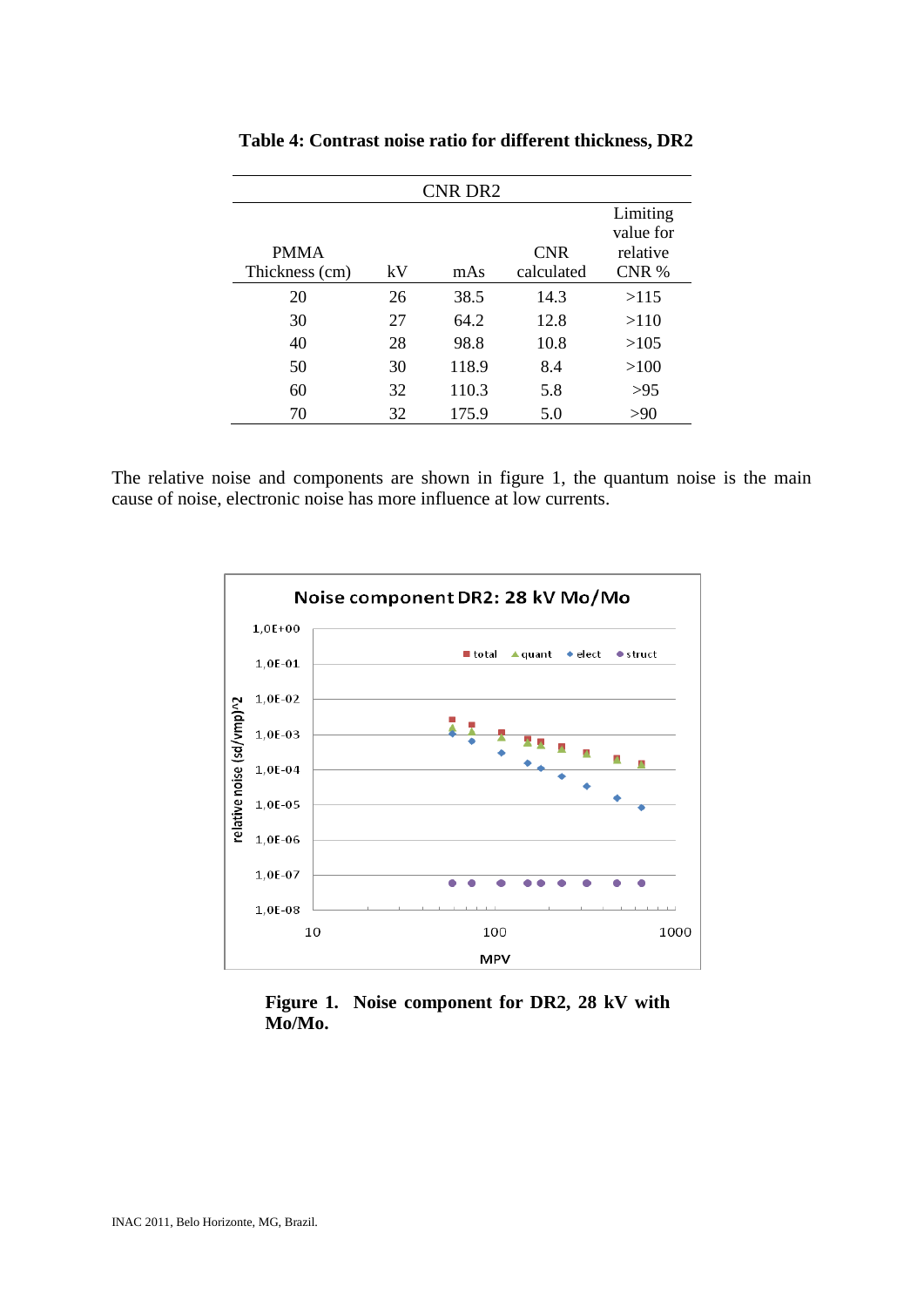## **4. DISCUSSION**

The detector response was linear for both cases. The noise analysis confirmed that the quantum noise is the main source of noise. However, the contribution of electronic noise is higher for lower currents [13,14] as shown in Figure 1. This may show increased noise in the images for thin breasts hampering proper diagnosis.

CNR values were higher for smaller thicknesses. The CNR value decreased with increasing thickness of PMMA. The thicknesses of 60 and 70 mm did not meet the requirements of the protocol applied [2.4], but agrees with the results of Dante and Nogueira [12] carried out in CR system and Chevalier et. al. [14] carried out in a DR; which also did not meet the criteria of the protocol for thicknesses of 60 and 70 mm.

SNR values for larger and smaller thicknesses have a deviation greater than 10%. This difference confirms the founding in Figure 1 which shows that there is the presence of additional noise to quantum noise that contributes to the loss of image quality diagnosis.

Figure 1 shows clearly the contribution of each component of the noise, the quantum, electronic and structural noise. Which shows that the main contribution is due to quantum noise, however, the contribution of electronic noise is higher for low currents, which could deteriorate the image quality for thin breasts.

#### **5. CONCLUSIONS**

It was verified that the mammography detector has a linear performance, the CNR and SNR did not comply with the Protocol for the thicknesses of 60 and 70 mm. The main contribution of the noise corresponds to the quantum noise, therefore, it is necessary to adjust and optimize the mammography system.

## **ACKNOWLEDGMENTS**

This work took place in the framework of the 9067 RLA Radiological Protection Assurance of Patients in General and during Medical Exposures (TSA3) of the International Atomic Energy Agency in collaboration with the Centre of Development of Nuclear Technology in Brazil through the project "Avaliação da Qualidade e Requisitos de Proteção Radiológica em Mamografia Digital e Monitoramento Dos Serviços de Mamografia de Minas Gerais apoiado pela FAPEMIG e PCI-CNPq" and the mammography accreditation program of the Chilean Radiology Society.